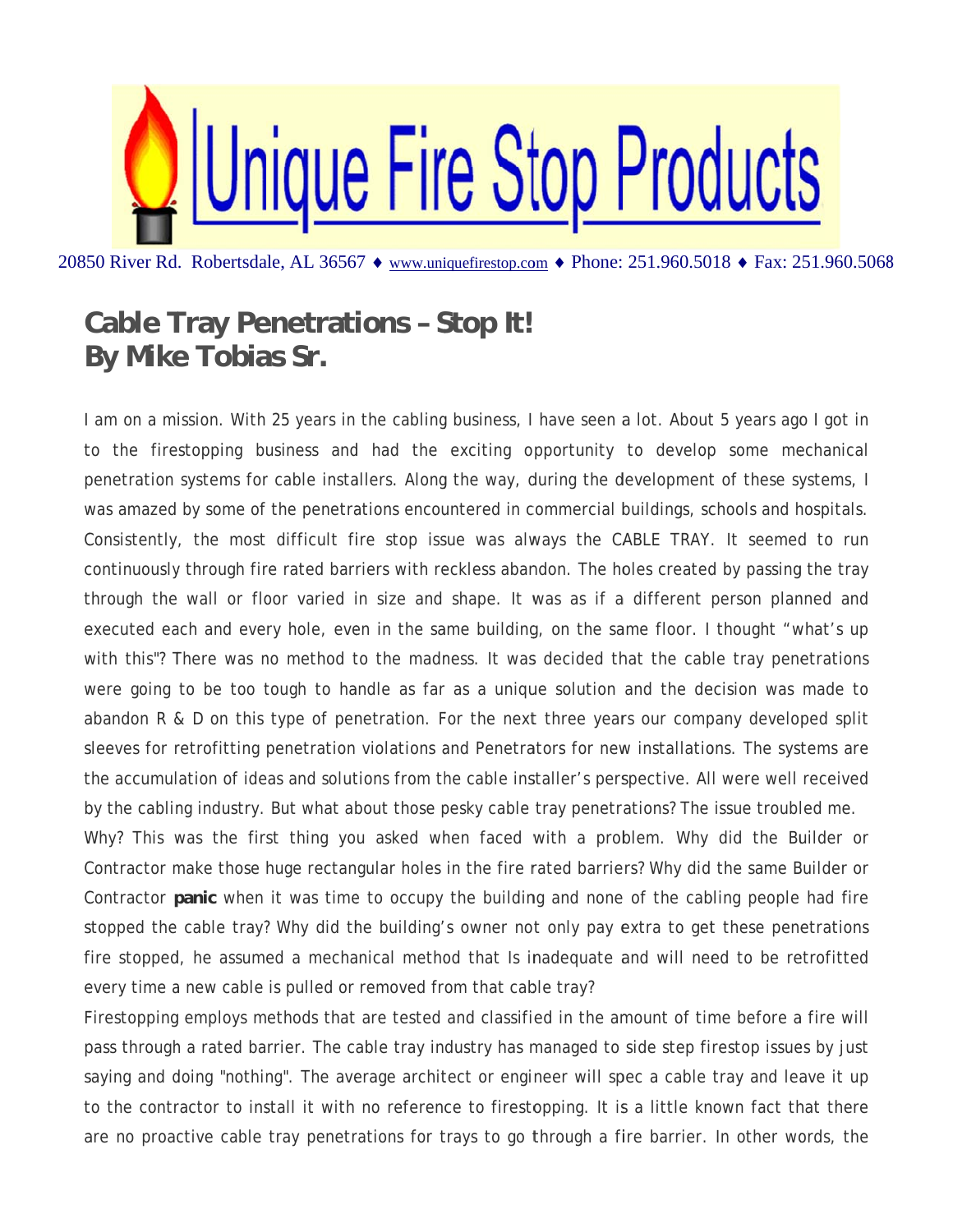cable tray manufacturer did not go to UL or ETL and say "test this tray penetration for 2 hours, make the hole this size, and use these pillows, compressed this amount". Instead, they left it to the end user to retrofit whatever they ended up with. Those large holes will be a nightmare for the life of the building. Maintaining them will be expensive and time consuming. In many areas on the west coast, there are seismic considerations when a cable tray is passed through a fire wall. If a cable tray is rigidly routed through a fire barrier, and an earth quake occurs, the seal will be broken and the firestop material will be dislodged. The result is that a fire will race through a wall that is specifically designed to stop fire.

Those in the building industry that are a party to this should STOP IT! A simple and effective solution would be "Sleeve Systems". Cable trays should be stopped a few feet short of the fire barrier, a sleeve installed, and the tray picked up again on the other side of the barrier. Sleeve Systems are simply methods of containment for the expansion of the intumescent material. The sleeves can be fire stopped to match the rating of the barrier. A series of small holes is always easier to deal with than one large hole. Cable trays requiring a ground can run a ground wire through a one inch sleeve to isolate it from the communications cables.

Firestop companies have contributed to the ambiguity involved in these penetrations for years. Their Reps in the field will tell a builder/contractor to make the hole as big as they want, they will gladly sell you pillows, putty, caulk and chicken wire for the life of a building. Major firestop companies do cabling as a sideline. Their mainstay is in the duct work, pipes, seals and wall to floor junctions. They are in the business to make money for their company. If the construction industry wants to throw money at them because we have no standards or even methods for dealing with cable tray penetrations, then so be it.

Any of you reading this article with any time out in the field know what I am talking about. Yes, it is too late to do anything about those barriers out there that have cable trays plowed through them. However, we can educate ourselves and be a part of the solution and not part of the problem. Acquire firestop training and establish a standard operating procedure for fire barrier penetration. If you are involved in the placement of cable tray, STOP IT.

We have just developed a system that overcomes all the pitfalls referenced in this technical finding. Visit www.uniquefirestop.com and look for a new product, "Future Proof Plates" (FPP's).

Mike Tobias Sr.

CEO – Unique Fire Stop products, Inc.